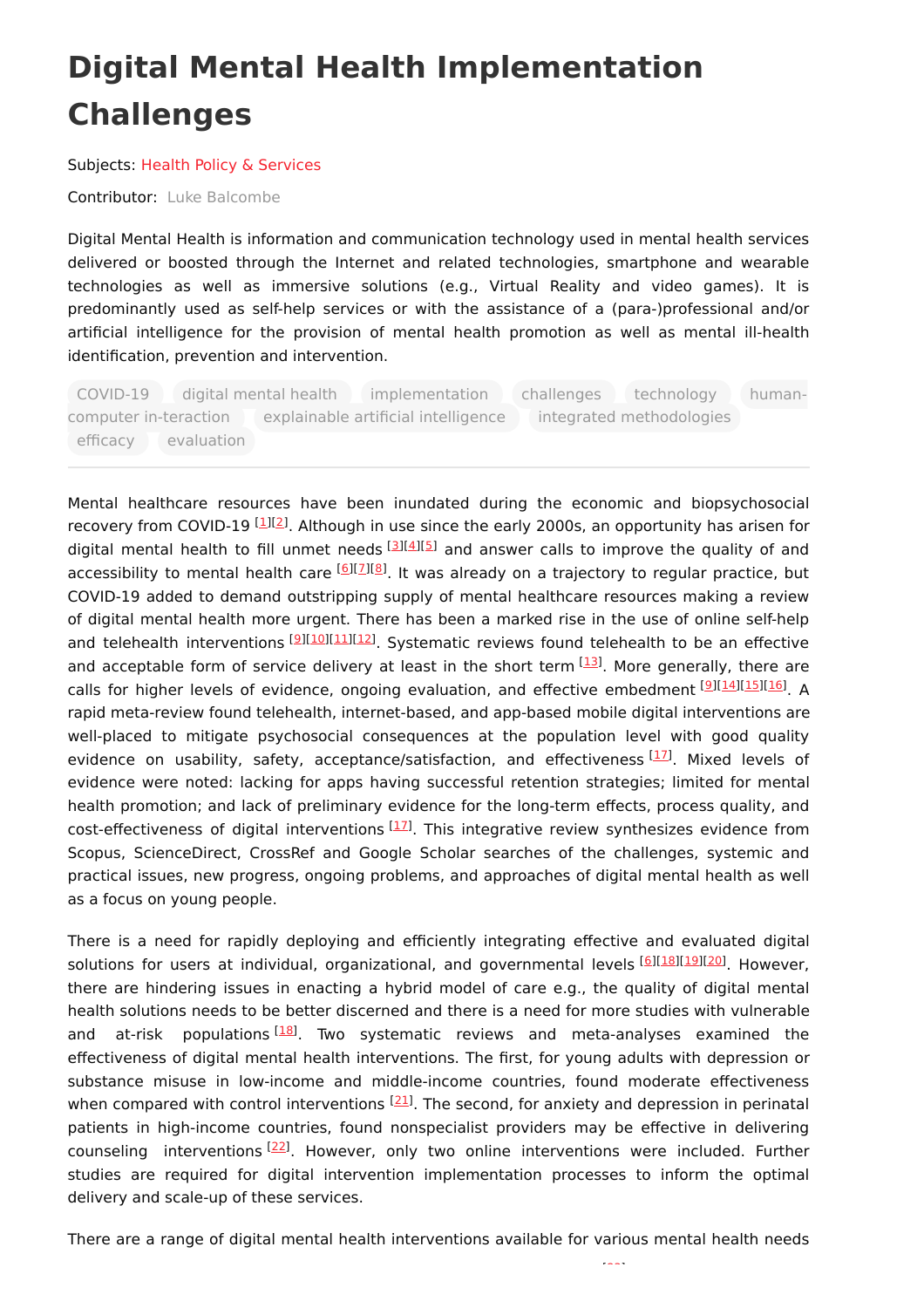and conditions, from substance abuse recovery to suicide prevention [[23](#page-2-11)]. Stronger evidence and new models of care will be necessary for higher accessibility, equity, and successful clinical implementation [\[5](#page-1-4)][\[20](#page-2-8)][[24](#page-2-12)][\[25](#page-2-13)]. Predictive technologies (e.g., real-time machine learning algorithms) are useful for monitoring but should be deployed carefully as decision support tools [\[20](#page-2-8)][\[25](#page-2-13)][\[26](#page-2-14)]. On an operations level, there is the issue of integrating technology into mental health care delivery for diverse populations. The European Commission addressed organizational barriers (e.g., interoperability, and technical and legal issues) through a consortium action plan that also prioritized digital mental health research to target the most prevalent mental health problems and disorders <a>[\[27](#page-2-15)]</a>. Users need assistance to make informed decisions around the efficacy of digital mental health tools [\[13](#page-2-1)] as well as the intervention characteristics (e.g., convenience, suitability, reliability, user-friendliness, presentation, organizational integration, and cost). The adoption of digital tools has been hindered at the organizational and policy levelâuser-friendly workflows, decision models and protocols have been offered as solutions <a>[[19](#page-2-7)]</a>[\[28\]](#page-2-16)</a>. Suitable information, training, infrastructure, clinical guidelines, and policies may counter excessive information/workloads, ambiguous policies, mixed implementation, and a struggle to maintain systems <sup>[<u>19][[20](#page-2-8)</u>]</sup>

## **References**

- <span id="page-1-0"></span>1. Pirkis, J.; John, A.; Shin, S.; DelPozo-Banos, M.; Arya, V.; Analuisa-Aguilar, P.; Appleby, L.; Arensman, E.; Bantjes, J.; Baran, A.; et al. Suicide trends in the early months of the COVID-19 pandemic: An interrupted time-series analysis of preliminary data from 21 countries. Lancet Psychiatry 2021, 8, 579â588.
- <span id="page-1-1"></span>2. Rettie, H.; Daniels, J. Coping and tolerance of uncertainty: Predictors and mediators of mental health during the COVID-19 pandemic. Am. Psychol. 2021, 76, 427â437.
- <span id="page-1-2"></span>3. Torous, J.; Keshavan, M. COVID-19, mobile health and serious mental illness. Schizophr. Res. 2020, 218, 36â37.
- <span id="page-1-3"></span>4. Balcombe, L.; De Leo, D. An Integrated Blueprint for Digital Mental Health Services Amidst COVID-19. JMIR Ment. Health 2020, 7, e21718.
- <span id="page-1-4"></span>5. Gleeson, J.F.M.; Riper, H.; Alvarez-Jimenez, M. Editorial: Transforming Youth Mental Health Treatment Through Digital Technology. Front. Psychiatry 2020, 11, 606433.
- <span id="page-1-5"></span>6. Saxena, S.; Thornicroft, G.; Knapp, M.; Whiteford, H. Resources for mental health: Scarcity, inequity, and inefficiency. Lancet 2007, 370, 878â889.
- <span id="page-1-6"></span>7. Whittle, E.L.; Fisher, K.R.; Reppermund, S.; Lenroot, R.; Trollor, J. Barriers and Enablers to Accessing Mental Health Services for People with Intellectual Disability: A Scoping Review. J. Ment. Health Res. Intellect. Disabil. 2018, 11, 69â102.
- <span id="page-1-7"></span>8. Rudd, B.N.; Beidas, R.S. Digital Mental Health: The Answer to the Global Mental Health Crisis? JMIR Ment. Health 2020, 7, e18472.
- <span id="page-1-8"></span>9. Torous, J.; Myrick, K.J.; Rauseo-Ricupero, N.; Firth, J. Digital Mental Health and COVID-19: Using Technology Today to Accelerate the Curve on Access and Quality Tomorrow. JMIR Ment. Health 2020, 7, e18848.
- <span id="page-1-9"></span>10. Guinart, D.; Marcy, P.; Hauser, M.; Dwyer, M.; Kane, J.M. Patient Attitudes Toward Telepsychiatry During the COVID-19 Pandemic: A Nationwide, Multisite Survey. JMIR Ment. Health 2020, 7, e24761.
- <span id="page-1-10"></span>11. Guinart, D.; Marcy, P.; Hauser, M.; Dwyer, M.; Kane, J.M. Mental Health Care Providersâ Attitudes Toward Telepsychiatry: A Systemwide, Multisite Survey During the COVID-19 Pandemic. Psychiatr. Serv. 2021, 72, 704â707.